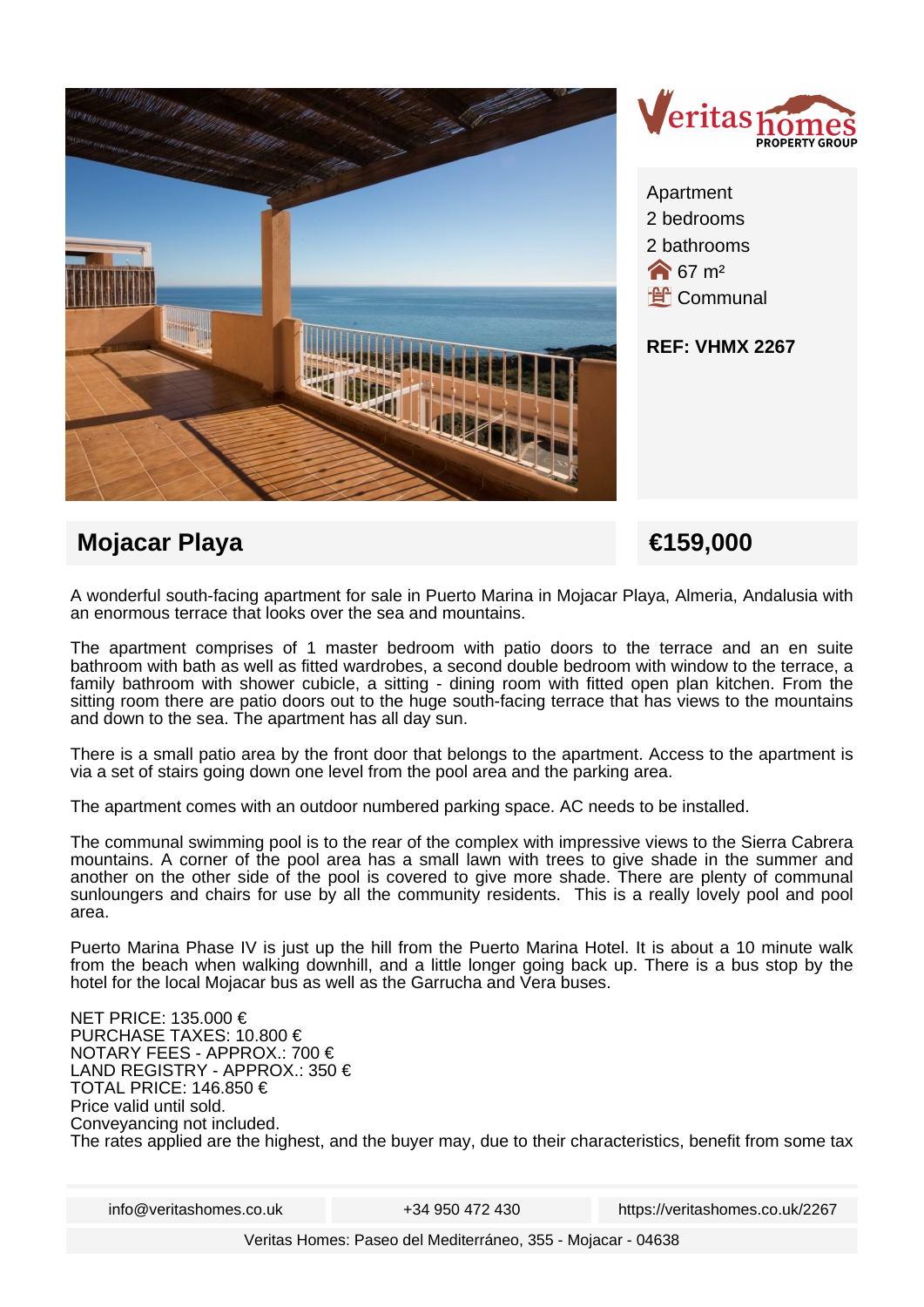deductions. The property A. I. D. is available at our office according to the decree 218/2005 of 11 of October that regulates the information regulation for the consumer in the purchasing-selling of property in Andalusia.

### Location

On the Google map click on "enlarge map" and the exact location of the property in Mojacar is marked with the pin. From the apartment down to the start of the promenade and to one of the best beaches of Mojacar, bars, restaurants and beach bars, it is 750m, approximately a 10 minute walk down and a bit longer back as there is a hill.

### Golf Courses x 3:

Marina de la Torre in Mojacar, Valle del Este in Vera and Desert Springs in Cuevas del Almanzora.

Property for sale in Mojacar, Almeria has grown in popularity over the years with the weather in Mojacar offering over 320 days sunshine a year, it is an ideal location for finding your dream holiday home on our sunny Mojacar beach area.

#### Airports

Almeria 45 minutes, Murcia 1 hour 20 minutes, Alicante 2 hours and Malaga 2 hours 45 minutes.

**Approximate purchasing costs** Net price - €159,000 Purchase tax - €12,720 Land registry - approx. - €398 Notary fees - approx. - €700 Conveyancing - approx. - €1,500

**Standard forms of payment** Reservation deposit - €3,000 Remainder of deposit to 10% - €12,900 Final Payment on completion - €143,100 **Approximate running costs** Quarterly rubbish collection - €36.78

Please note that with the market liberalization the costs for utilities such as water, electricity, telephone, broadband, etc. will vary from supplier and these are normally based on usage. With regards to building and contents insurance, the cost of the policy will depend on several factors including the amount of cover needed. For those using the property as a second home or investment there is also an annual tax payable to the Spanish tax authorities and which is based on the fiscal value of the property.

For more information about the property including all the legal documentation as set out in the regional decree 218/05 of 11th October please visit our office or contact us by phone or e-mail. Property viewings are strictly by prior appointment only.